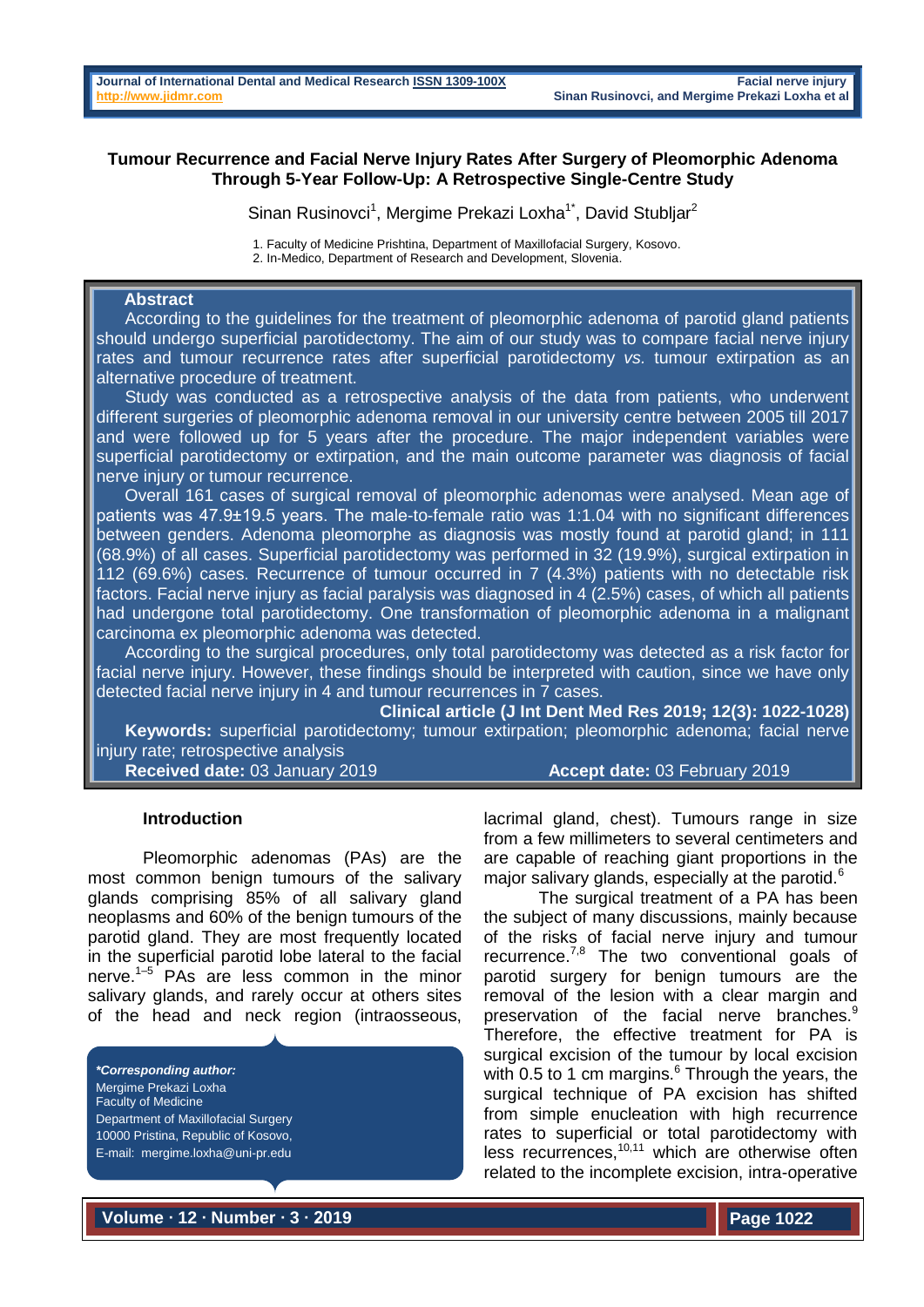tumour spillage or capsule rupture with the dissemination of tumour cells.12-14 However, even with avoidance of these, the reported incidence of recurrence is up to 5%.<sup>6,7</sup> According to other reports from literature, additional risk factors for tumour recurrence include age, gender, tumour location and histological tumour characteristics.<sup>15-</sup> 17

Although superficial parotidectomy (SP) as the procedure is associated with complications including facial nerve injuries and Frey syndrome, it is still currently the golden standard of treatment for benign parotid tumours.<sup>18</sup> Superficial or total parotidectomy involve the resection of a considerable amount of normal parotid tissue with dissection of the facial nerve, causing facial nerve injury and the loss of parotid function.7 Thus, SP ensures lower incidence of tumour recurrence than enucleation, but it can cause facial nerve dysfunction that can appear as paralysis (complete loss of function) or paresis (partial loss of function). $1,19$ 

This observations in order to avoid the risks and preserve part of the superficial lobe of the parotid gland, led to adoption of less invasive surgical techniques, such as partial parotidectomy and extracapsular dissection  $(ED)$ .<sup>7,20-23</sup> This involves the removal of less parotid tissue and dissection of fewer facial nerve branches, resulting in fewer complications and a recurrence rate comparable to SP.<sup>12,22-25</sup>

We hypothesized that a minimally invasive surgical technique, such as surgical tumour extirpation, would result in lower recurrence rate comparable with that of SP. The aim of our study was to investigate and compare tumour recurrence rates and facial nerve injury rates after surgical removal of PA according to the treatment procedure, namely SP *vs*. tumour extirpation. We want to answer an important question; is it worth to perform SP, when tumour extirpation method is possibly more useful and less damaging for facial nerve, and there is no difference in recurrence rates after 5 years of follow-up between the two methods.

# **Materials and methods**

# Study design

Study was conducted as a retrospective analysis of cohort of patients from our tertiary Department of Maxillofacial Surgery in Clinical University Centre of Kosovo from year 2005 till 2017, 12 years of data timeline, on patients undergoing different surgical procedures (SP, total parotidectomy, surgical extirpation or surgical excision) with dissection of the facial nerve for PA located in the area of the salivary glands. The research has been conducted in full accordance with the Declaration of Helsinki on medical protocols and ethics. Institutional ethical review board of Medical faculty in Prishtina approved the study. Patients did not need to give the consent of participation, since data were obtained from our archive database.

# **Data collection**

We included patients of all ages (children and adults), who underwent surgery for PAs, and were followed up for 5 years. Preoperatively, the diagnosis of PA was established in all cases by histology. All surgical procedures met two conditions: removal of the superficial lobe and dissection of the facial nerve. The following preoperative demographic and clinical data were included: age and sex of patients, location of the tumour and type of the surgical procedure. Postoperative complications such as facial paralysis and tumour recurrence were prospectively recorded by one of the authors in follow-up visits through 5 years.

#### **Outcome parameters**

The primary outcome variable was the occurrence of postoperative complication such as facial nerve injury, which was diagnosed as facial paralysis. The secondary outcome variable was tumour recurrence through 5 years of follow-up. Demographic characteristics (age and gender), clinical history, preoperative and postoperative histopathologic findings were obtained from retrospective analysis of the medical records.

# **Statistical analysis**

The collected data were analysed by Statistical Package of Social Sciences SPSS 21 (IBM, New York, USA). Age as the descriptive variable was expressed as mean ± standard deviation and as was normally distributed compared by the use of the independent t-test. Qualitative variables were compared by Pearson's chi square test according to the type of variable. The major independent variables were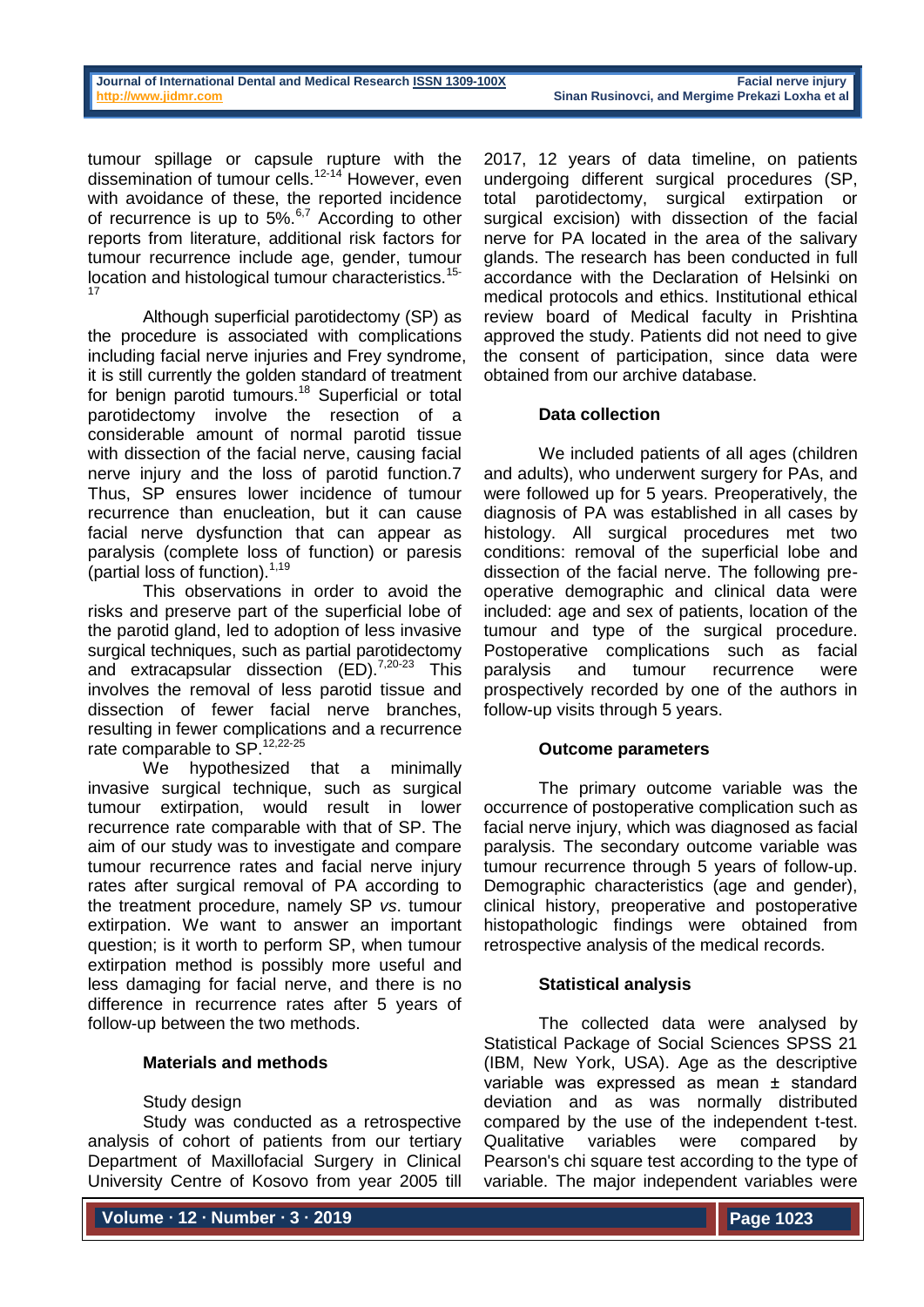SP and surgical extirpation, and the main outcome parameters were diagnosis of facial nerve injury and tumour recurrence. Odds ratios as predictive values for tumour recurrence were calculated by logistic regression. Statistical significance for all tests was set at  $p<0.05$ .

## **Results**

From 2005 till 2017 we have surgically treated 161 cases of PAs from different salivary glands. All cases were analysed through 5 years of follow-up after surgical removal of the tumour.

Study has included 79 men and 82 women, with the male-to-female ratio 1:1.04. The mean age of patients was 47.9±19.5 years. Distribution of cancers by anatomical regions/locations was different and is presented in Table 1. The most frequently tumours were found at parotid gland in 111 (68.9%) cases and followed by palate region in 36 (22.4%) cases.

According to the surgical procedures, most common procedure was surgical extirpation in 112 (69.6%) of cases, followed by SP in 32 (19.9%) of cases and then surgical excision. Total parotidectomy was performed in only 4 cases.

Recurrence of tumour was detected in 7 cases: Facial nerve injury was diagnosed as facial paralysis was detected in 4 patients (Table 1).

Analyses according to the gender showed no statistical differences between males and females (Table 2). Men were older, facial nerve injury was detected in 3 male patients and only 1 female, but the differences were not statistically significant. Distribution of tumour recurrences was approximately equal for both genders.

Logistic regression for evaluation of risk factors for tumour recurrence showed no statistical significance for all tested parameters (Table 3). However, when taking into consideration all tested parameters, patients with tumour recurrence were older when compared to mean age of patients with no tumour recurrences. Total parotidectomy showed 25% tumour recurrence rates, which was higher compared to other techniques, but there was no statistically significant difference among techniques.

Patients with facial nerve injuries were older, when compared to the mean age of patients with no facial paralysis, but the difference was not statistically confirmed (Table

4). Moreover, all patients with facial paralysis underwent total parotidectomy, which might have contributed to facial paralysis as surgical procedure. When comparing SP *vs.* surgical extirpation, no difference was observed between the two methods, also due to the reason that no nerve injuries were detected in these patients.

|                           | N=161       |
|---------------------------|-------------|
| Gender                    |             |
| M/F                       | 79/82       |
| Age [years]               | 47.9±19.5   |
| Salivary gland            |             |
| <b>Buccal</b>             | 1(0.6%)     |
| Labial                    | 1(0.6%)     |
| Parotid                   | 111 (68.9%) |
| Submandibular             | 11 (6.8%)   |
| (Sub)lingual              | $1(0.6\%)$  |
| Palate                    | 36 (22.4%)  |
| Operation                 |             |
| Superficial parotidectomy | 32 (19.9%)  |
| Total parotidectomy       | 4(2.5%)     |
| Surgical extirpation      | 112 (69.6%) |
| Surgical excision         | 13 (8.1%)   |
| Tumour recurrence         | 7(4.3%)     |
| Facial nerve injury       | 4(2.5%)     |

**Table 1.** Basic characteristics of patients with PA

|                        | Male            | <b>Female</b>   |         |
|------------------------|-----------------|-----------------|---------|
|                        | (N=79)          | (N=82)          | p-value |
| Age [years]            | $50.6 \pm 23.5$ | $45.3 \pm 14.2$ | 0.090   |
| Salivary gland         |                 |                 | 0.145   |
| Buccal                 | 1 (1.6%)        | 0               |         |
| Labial                 | O               | $1(0.9\%)$      |         |
| Parotid                | 59 (72.3%)      | 52 (53.5%)      |         |
| Submandibular          | 7 (10.9%)       | 4 (11.4%)       |         |
| (Sub)lingual           | 0(2.3%)         | 1(3.5%)         |         |
| Palate                 | 12 (12.5%)      | 24 (30.7%)      |         |
| Operation              |                 |                 | 0.093   |
| Superficial            |                 |                 |         |
| parotidectomy<br>Total | 13 (17.2%)      | 19 (23.2%)      |         |
| parotidectomy          | 3(7.8%)         | 1 (18.4%)       |         |
| Surgical extirpation   | 60 (60.9%)      | 52 (57.0%)      |         |
| Surgical excision      | $3(14.1\%)$     | 10 (4.4%)       |         |
| Tumour recurrence      | 3(5.5%)         | 4 (7.9%)        | 0.737   |
| Facial nerve injury    | 3(3.9%)         | $1(0.9\%)$      | 0.372   |

**Table 2.** Characteristics of patients according to the gender.

**Volume ∙ 12 ∙ Number ∙ 3 ∙ 2019**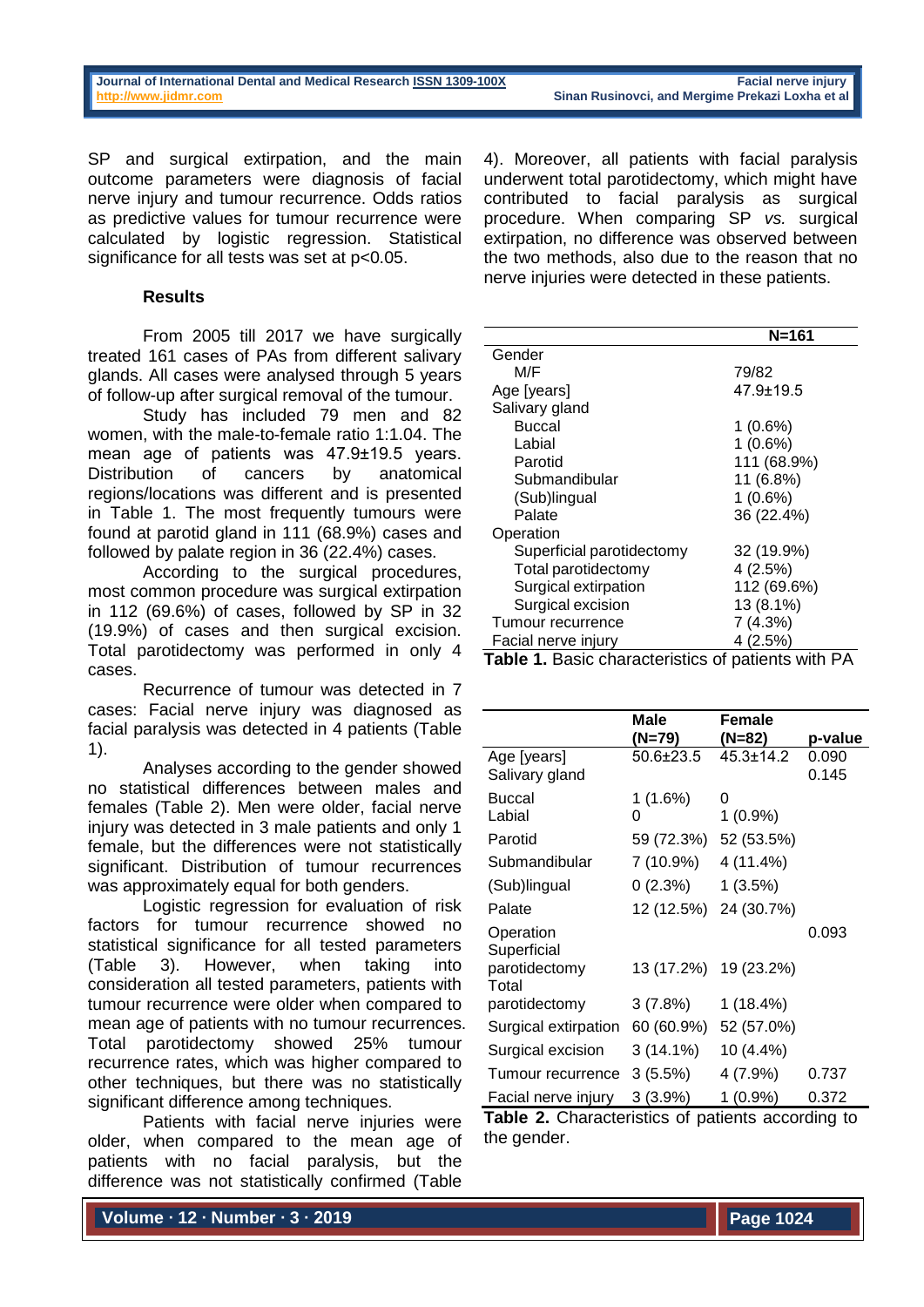|                              | <b>Tumour recurrence</b> |                 |                            |                |                        |         |
|------------------------------|--------------------------|-----------------|----------------------------|----------------|------------------------|---------|
|                              | No<br>(N=154)            | Yes<br>(N=7)    | <b>Recurrence</b><br>rates | <b>B</b> value | OR (95% CI)            | p-value |
| Age                          | 47.4±19.5                | $58.9 \pm 15.2$ |                            | 0.018          | 1.018 (0.993-1.043)    | 0.158   |
| Gender M/F                   | 76/78                    | 3/4             | 3.8%/4.9%                  | $-0.262$       | 0.770 (0.167-3.554)    | 0.737   |
| Salivary gland               |                          |                 |                            | $-0.352$       | $0.703(0.261 - 1.895)$ | 0.487   |
| <b>Buccal</b>                | $1(0.6\%)$               | $\Omega$        |                            |                |                        |         |
| Labial                       | $1(0.6\%)$               | 0               |                            |                |                        |         |
| Parotid                      | 105 (68.2%)              | 6(85.7%)        | 5.4%                       |                |                        |         |
| Submandibular                | 11 (7.1%)                | 0               |                            |                |                        |         |
| Palate                       | 35 (22.7%)               | 1(14.3%)        | 2.8%                       |                |                        |         |
| (Sub)lingual                 | $1(0.6\%)$               | 0               |                            |                |                        |         |
| Operation                    |                          |                 |                            | $-0.227$       | $0.758(0.347 - 1.655)$ | 0.486   |
| Superficial<br>parotidectomy | 30 (19.5%)               | 2(28.6%)        | 6.3%                       | Reference      |                        |         |
| Total<br>parotidectomy       | $3(1.9\%)$               | 1(14.3%)        | 25.0%                      | $-0.223$       | $0.800(0.066 - 9.669)$ | 0.861   |
| Surgical<br>extirpation      | 109 (70.8%)              | 3(42.9%)        | 2.7%                       | 1.386          | 4.000 (0.190-84.199)   | 0.373   |
| Surgical excision            | 12 (7.8%)                | $1(14.3\%)$     | 7.7%                       | $-0.1.108$     | $0.330(0.032 - 3.430)$ | 0.354   |

**Table 3.** Risk factors for the recurrence of tumours.

### **Case of carcinoma ex pleomorphic adenoma**

Among 161 patients one case of transformation of pleomorphic adenoma in malignant carcinoma ex pleomorphic adenoma was encountered. Salivary gland PA was diagnosed in 2006 in a 67-year old male patient. The tumour was found at parotid salivary gland and was removed by total parotidectomy with neck dissection. After 5 years of follow-up no tumour recurrence was observed, but histologic examination confirmed carcinoma ex adenoma pleomorphe but with no metastases. Patients suffered of injury of facial nerve branches with facial paralysis.

# **Discussion**

Although surgical excision is the treatment of choice for benign parotid tumours, the major concerns are complications such as facial nerve injury and tumour recurrence. Several previous studies have compared various aspects of surgical methods for the excision of parotid tumours<sup>1, 26</sup>, but the aim of current study was to compare complication rates such as recurrence rates and facial nerve injury rates in patients, who underwent different surgical procedures of PA removal, namely we wanted to compare SP *vs.* surgical extirpation. In our centre

we hypothesized that a minimally invasive surgical technique, such as surgical tumour extirpation, would result in lower recurrence rates comparable with that of SP. Thus we questioned ourselves is it worth to perform SP, when tumour extirpation method is possibly more useful and less damaging for facial nerve and there is no difference in recurrence rates after 5 years of follow-up between the two methods. According to the surgical procedures, most frequent procedure was surgical extirpation in 112 (69.6%) of cases, followed by SP in 32 (19.9%) of cases and then surgical excision. Total parotidectomy was performed in only 4 cases. In a study of 161 patients, who underwent different surgical procedures, 7 cases (4.3%) of tumour recurrences and 4 cases (2.5%) of facial nerve injuries, diagnosed as facial paralysis, have been detected.

In our study the rates of tumour recurrences for SP (6.3%), surgical extirpation (2.7%) and other two groups were not significantly different (p=0.486). We would like to point out that 25% of all total parotidectomies showed tumour recurrence through 5 years of follow-up and only 2.7% with tumour extirpation. However, interpretation of these results should be taken with extreme caution, since the sample sizes in groups were very small and not comparable. In the past, the correlation between surgical technique and recurrence rates led to a

**Volume ∙ 12 ∙ Number ∙ 3 ∙ 2019**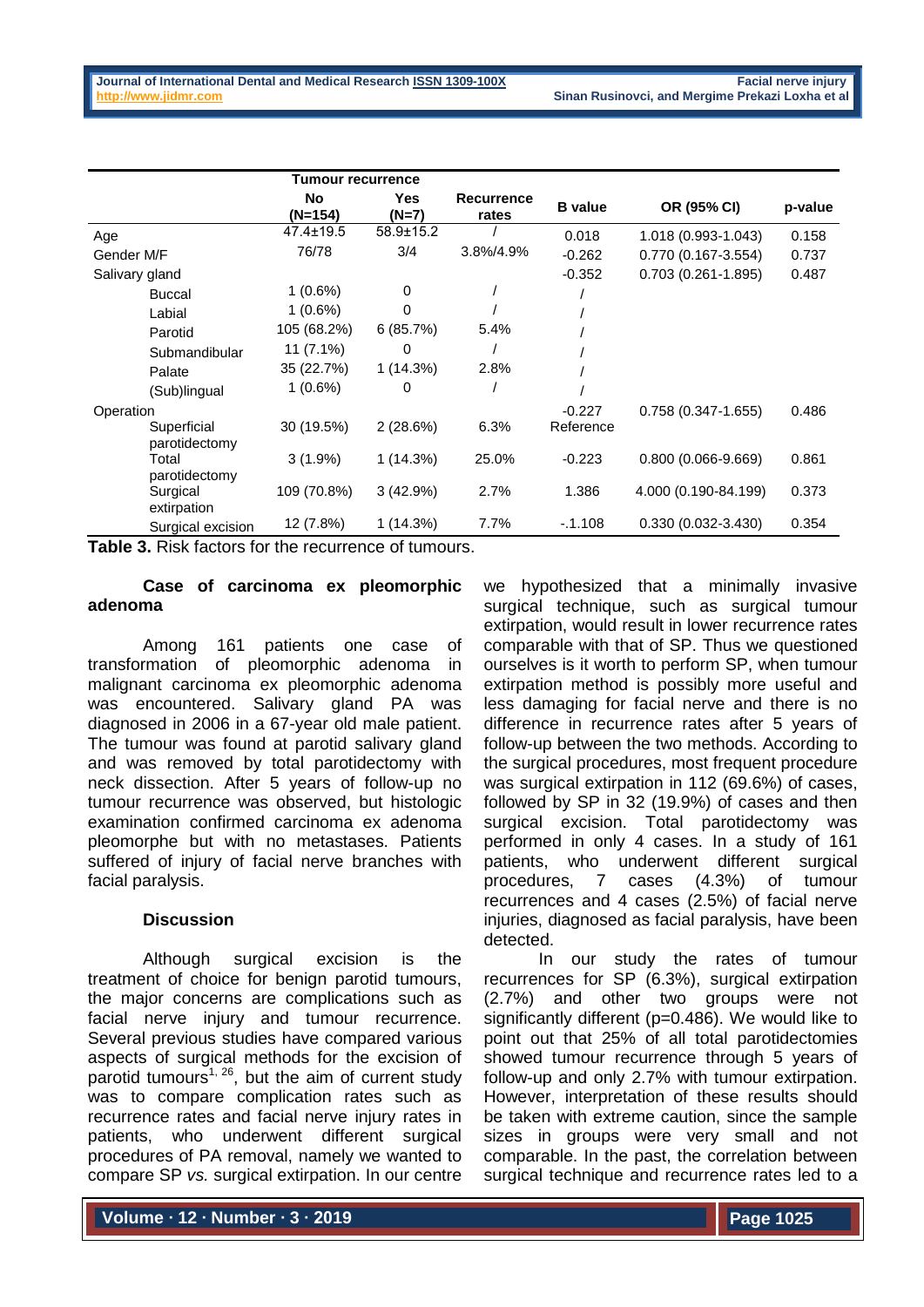change of primary treatment from tumour enucleation to parotidectomy. However, the total reported recurrence rates, as also shown by our analysis, are still as high as 5% despite presumed adequate resection.<sup>16</sup> While SP is the surgical treatment of golden standard for PA, the extent of surgical resection is in question because on one hand complete extirpation of tumour is desired; however, the risk of facial nerve injury increases with total parotidectomy. Moreover, in such case partial SP could contribute to preservation of facial nerve branches, but to the other hand might enable the tumour recurrence due to incomplete resection.<sup>12-</sup> <sup>14</sup> Transient or permanent facial nerve paralysis

is reported up to 90 and 40%, respectively and is often attributed to the initial superficial or total parotidectomy.<sup>16</sup>

Furthermore, facial nerve injury was reported as the main factor affecting patients' post-operative quality of life.<sup>27</sup> We performed SP in 19.9% of patients. In our series the overall postoperative facial nerve injury rate was 2.5% but none with SP. All cases underwent total parotidectomy. For instance in another study, Witt<sup>22</sup> observed facial nerve dysfunction in 26% of cases after SP. By contrast, this author found permanent facial paralysis in 1.9% of patients after SP. The statistical data collected in the study are in agreement with those reported in the literature and confirm lower incidence of facial nerve injuries, but we did not find significantly more rates after SP than after surgical extirpation. Different rates could result from surgical manipulation that causes a nerve injury. and are proportional to the length of time the nerve is exposed during the surgery. Cristofaro et al.<sup>9</sup> showed permanent facial nerve injury rates in 2.2% after SP, and Papadogeorgakis<sup>2</sup> reported 4% rate after SP.

Several previous studies have compared SP and partial SP procedures. Kilvuz et al.<sup>18</sup> found that the overall complication rate in the partial SP group (12.2%) was significantly lower than in the SP group  $(21.6\%; p=0.031)$ . These findings indicate that partial SP is a less morbid procedure and is associated with fewer complications with a recurrence rate comparable with that of SP. Furthermore, similar was found in another study by Zhang et al. $^{28}$  Thus they concluded that partial SP should be the surgical treatment of choice for primary benign parotid gland tumours smaller than 2 cm located in the

superficial lobe. The same was also observed by Papadogeorgakis et al. $^2$  who concluded that partial PS was an organ-preserving procedure with a similar recurrence rate to that of SP. The author found the procedure to be simpler, less time-consuming, and more cost-effective than SP, with a lower risk of facial nerve injury because fewer nerve branches were dissected.

PAs most frequently occur in patients between the ages of 40 and 50 years, and in women than in men.<sup>1-3</sup> Studies in the literature indicate that minor salivary gland tumours are more common in females with male-to-female ratio ranging from 1:1.2 to 1:1.5.<sup>29</sup> Our findings showed that patients' characteristics did not contribute significantly to recurrence rates. Although the percentage of appearance of facial nerve injury was 2.5%, in the literature this varies from 10% to 70% for transient involvement, and from 0 to 19% for definitive involvement.<sup>1,30-33</sup> Although the majority of tumours were located in the parotid gland area (68.9%), we did not find a statistical relationship between tumour recurrence and dysfunction of the facial nerves. Our results suggest that the location of tumour was not a risk factor that could worsen treatment outcomes. According to previous studies, several other factors have been associated with a higher incidence of facial nerve injuries<sup>1,22,30,34-38</sup> extent and type of surgical procedure (higher incidence in total parotidectomy and greater resection of glandular tissue), age, surgery duration, tumour histopathology, tumour size (greater incidence in larger tumours), location (higher incidence in deep lobe tumours) and previous parotid surgery (higher incidence in cases of recurrent disease. Unfortunately, we did not find any of these associations (age, gender, location), or have not tested them at all (histopatology, surgery duration, tumour size).

Some previous data report an overall malignant transformation rate of around 4% over 15 years of follow-up (0–23%).16,17 This number cannot be ignored and should be taken into consideration when planning surgery. The risk of malignant transformation increases with time and with the number of recurrences. In the current analysis of 161 cases, only one case of malignant transformation was detected contributing to rate of 0.6%. Low percent in our study could be due to a low number of cases or short follow-up period.

**Volume ∙ 12 ∙ Number ∙ 3 ∙ 2019**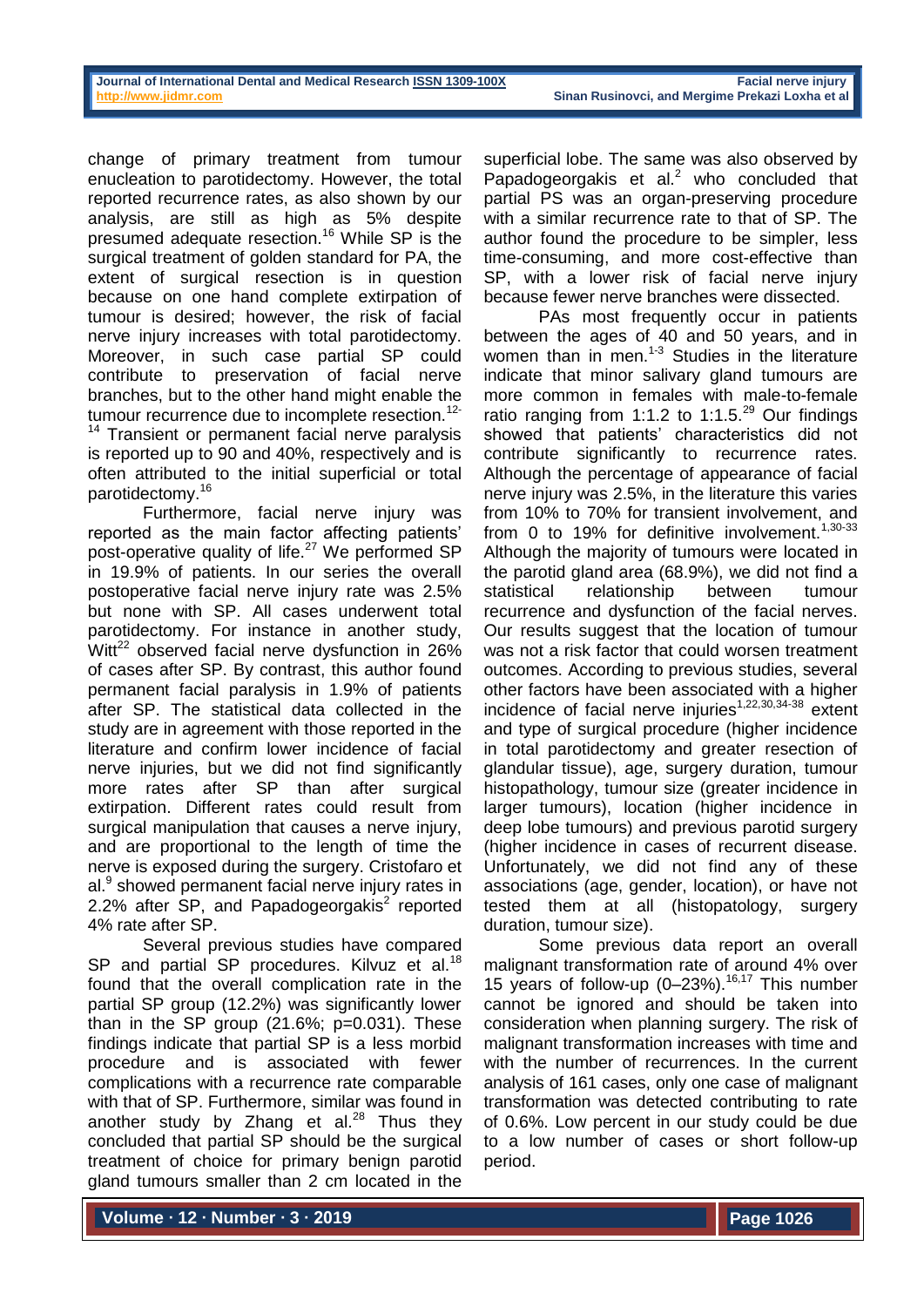Among the main limitations of our study, we must mention the lack of a control group and the relatively small group sample sizes, since it was a single centre study, so the results should be interpreted with extreme caution. Finally, in future studies, other procedures for treatment of pleomorphic adenoma, such as extracapsular dissection or partial parotidectomy, could be considered for comparisons and, we should follow-up our patients for at least 10-15 years, to evaluate the rates with greater confidence. The main limitation of our study is that it was a single centre study; thus the findings may not be generalizable to other institutions and should be interpreted with caution. Moreover, we did not include several tumour and surgical procedure characteristics.

## **Conclusions**

In our centre relatively low rates of tumour recurrences and facial nerve injuries were detected. Total parotidectomy was detected as the only potential risk factor for facial nerve injury. With surgical extirpation as non-radical procedure no cases with facial nerve injuries and 3 cases of tumour recurrences were discovered, on the other hand also with SP no cases of facial nerve injuries were discovered and the cases with recurrences were not so high after 5 years of follow-up. So our initial question; should we apply more radical surgical procedure like SP (with higher risk of injury of facial nerve branches but less risk for recurrence), or should we use surgical extirpation (with low risk of facial nerve injury but higher risk for recurrence) as a technique of choice? According to our results, there were no differences between the techniques, but we would suggest extirpation as much simpler, less time-consuming, and more cost-effective procedure than SP, that is more organ-preserving procedure with a lower risk of facial nerve injury. However, these findings should be interpreted with caution, since we have only detected facial nerve injury in 4 and tumour recurrences in 7 cases through our follow-up period of 5 years; thus the long-term effects and benefits of techniques remain largely unknown. Studies with longer follow-up periods are necessary to fully understand the long-term outcomes.

## **Acknowledgements**

The study received no funding.

### **Declaration of Interest**

All authors declare that they have no conflict of interest.

#### **References**

- 1. Gaillard C, Perie S, Susini B, St Guily JL. Facial nerve dysfunction after parotidectomy: the role of local factors. Laryngoscope 2005;115(2):287-91.
- 2. Papadogeorgakis N. Partial superficial parotidectomy as the method of choice for treating pleomorphic adenomas of the parotid gland. Br J Oral Maxillofac Surg 2011;49(6):447-50.
- 3. Colgan L, Chambers CP, Currie WJR, Hislop WS. An overview of parotid gland surgery by a single OMFS surgeon in a district general hospital. Br J Oral Maxillofac Surg 2011;49:45.
- 4. George KS, McGurk M. Extracapsular dissection: minimal resection for benign parotid tumours. B J Oral Maxillofac Surg 2011;49(6):451-54.
- 5. Cristofaro MG, Allegra E, Giudice M. Two new localizations of solitary fibrous tumor in the italian population: parotid gland and oral cavity—reviewof the literature, J Oral Maxillofac Surg 2012;70(10):2360-7.
- 6. Tanrikulu R, Yaman F, Atilgan S, Gunes N, Gorgun B. Interesting case: an unusual location for a large pleomorphic adenoma arising in the maxilla. J Int Dent Med Res 2010;3(1):34-7.
- 7. Witt RL, Rejto L. Pleomorphic adenoma: extracapsular dissection versus partial superficial parotidectomy with facial nerve dissection. Del Med J 2009;81(3)119-25.
- 8. Prichard AJN, Barton RPE, Narula AA. Complications of superficial parotidectomy versus extracapsular lumpectomy in the treatment of benign parotid lesions. J R Coll Surg Edinb 1992;37(3):155-8.
- 9. Cristofaro MG, Allegra E, Giudice A, et al. Pleomorphic adenoma of the parotid: extracapsular dissection compared with superficial parotidectomy--a 10-year retrospective cohort study. ScientificWorldJournal 2014;2014:564053.
- 10. Henriksson G, Westrin KM, Carlsöö B, Silferwäed C. Recurrent primary pleomorphic adenomas of salivary gland origin. Intrasurgical rupture, histopathologic features, and pseudopodia. Cancer 1998;82(4):617–20.
- 11. Riad MA, Abdel-Rahman H, Ezzat WF, Adly A, Dessouky O, Shehata M. Variables related to recurrence of pleomorphic adenomas: outcome of parotid surgery in 182 cases. Laryngoscope 2011;121(7):1467–72.
- 12. Orabona GD, Bonavolonta P, Iaconetta G, Forte R, Califano L. Surgical management of benign tumors of the parotid gland: extracapsular dissection versus superficial parotidectomy-our experience in 232 cases. J Oral Maxillofac Surg 2013;71(2):410–3.
- 13. Mcgurk M, Renehan A, Gleave EN, Hancock BD. Clinical significance of the tumour capsule in the treatment of parotid pleomorphic adenomas. Br J Surg 1996;83(12):1747–9.
- 14. Redaelli de Zinis LO, Piccioni M, Nicolsi P. Management and prognostic factors of recurrent pleomorphic adenoma of the parotid gland: personal experience and review of the literature. Eur Arch Otorhinolaryngol 2008;265(4):447–52.
- 15. Wittekindt C, Streubel K, Arnold G, Stennert Em Guntinas-Lichius O. Recurrent pleomorphic adenoma of the parotid gland: analysis of 108 consecutive patients. Head Neck 2007;29(9):822–8.
- 16. Witt RL, Eisele DW, Morton RP. Etiology and management of recurrent parotid pleomorphic adenoma. Laryngoscope 2015;125:888–93.

**Volume ∙ 12 ∙ Number ∙ 3 ∙ 2019**